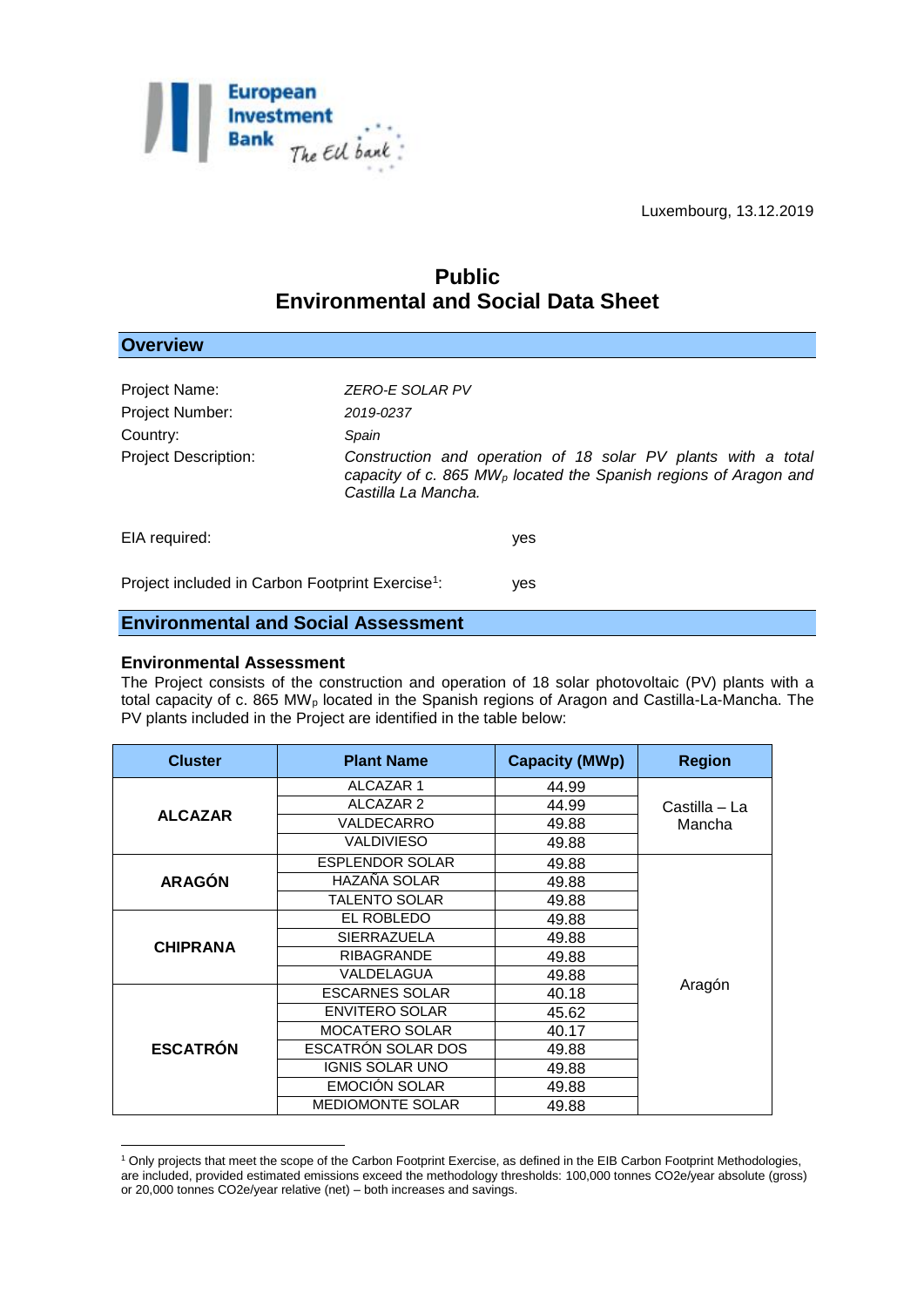

All solar PV plants and grid connection facilities fall under Annex II of the Environmental Impact Assessment (EIA) Directive 2014/52/EU amending the EIA Directive 2011/92/EC. Based on national and regional environmental regulations, they have been screened in by the competent authorities, requiring an EIA process, including public consultation. The competent authorities considered all the comments presented during this process, in line with the relevant legal framework. General quality of the Environmental Impact Studies (EIS), in terms of the impact assessment methodology, desk studies and field work conducted, is considered to be acceptable. The EIS of each PV plant included a cumulative impacts assessment taking into account the neighbouring (existing and planned) infrastructures, including the PV plants within the relevant cluster. Environmental permits were granted for all plants in 2018. The project schemes are currently under construction and are expected to be operational by end 2019.

The Promoter has access to the expertise and services of its parent companies and it also has experience in the construction, acquisition and operation of PV projects in Spain. The Promoter has a solid organisational structure and has certified its operational, environmental and H&S management systems (ISO 9001, ISO 14001, OSHAS 18001 and ISO 50001).

According to the promoter documentation, none of the PV plants are located within Natura 2000 sites. The Natura 2000 sites closest to the project sites are listed in the table below.

The Spanish EIA process incorporates the Habitats assessment, whereby competent authorities can only issue the environmental permit once the appropriate assessment has been satisfactorily performed. Although the competent authority did not refer to appropriate assessments performed on the different PV plants in the environmental permits, the EISs either consider that the impacts of Project components in the neighbouring Natura 2000 sites are not likely, or they perform an appropriate assessment of these impacts. In the latter case, the EISs propose mitigating measures that are in turn taken up in the environmental permit. These measures generally include compliance with the related Natura 2000 site management plans, and setting up environmental monitoring plans to assess whether additional measures need to be considered.

| <b>Cluster</b> | <b>Plant Name</b>      | Natura 2000<br>site                                                                  | <b>Distance</b><br>(km) and<br>direction | <b>Appropriate</b><br><b>Assessment</b><br>(AA) |
|----------------|------------------------|--------------------------------------------------------------------------------------|------------------------------------------|-------------------------------------------------|
| <b>ALCAZAR</b> | <b>ALCAZAR 1</b>       | Montes de Toledo<br>(Habitat ID Code<br>ES4250005 and<br>Birds ID Code<br>ES0000093) | 21.9 km NW                               | Impacts not<br>likely. AA not<br>performed      |
|                | ALCAZAR 2              | Montes de Toledo<br>(Habitat ID Code<br>ES4250005 and<br>Birds ID Code<br>ES0000093) | 24.6 km NW                               |                                                 |
|                | VALDECARRO             | Montes de Toledo<br>(Habitat ID Code<br>ES4250005 and<br>Birds ID Code<br>ES0000093) | 21.4 km NW                               |                                                 |
|                | <b>VALDIVIESO</b>      | Montes de Toledo<br>(Habitat ID Code<br>ES4250005 and<br>Birds ID Code<br>ES0000093) | 20.4 km NW                               |                                                 |
| <b>ARAGÓN</b>  | <b>ESPLENDOR SOLAR</b> | Bajo Martín (Habitat<br>ID Code<br>ES2430095)                                        | 3.9 km N                                 | AA.<br>performed,                               |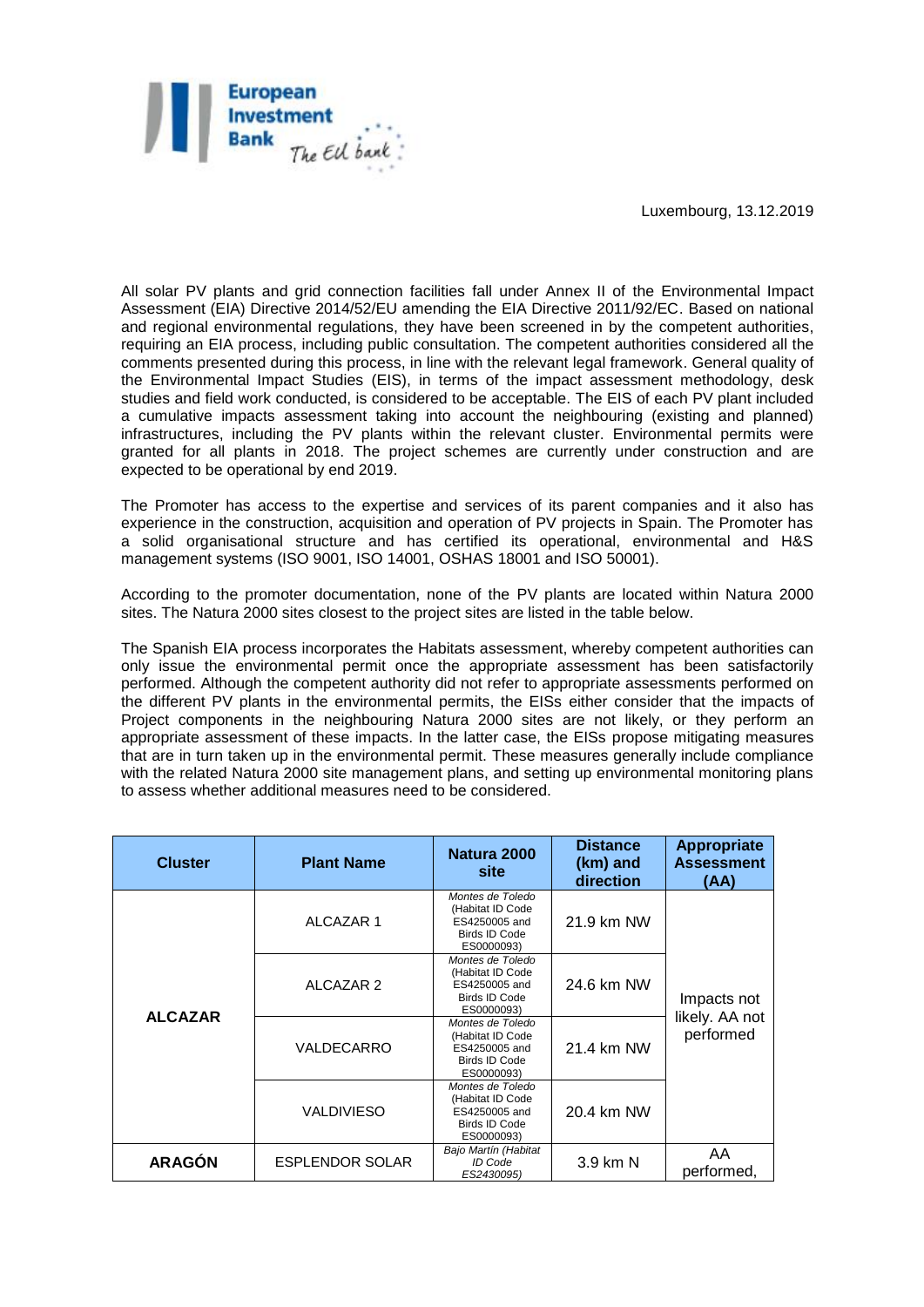

| <b>Cluster</b>  | <b>Plant Name</b>                   | Natura 2000<br>site                                                     | <b>Distance</b><br>(km) and<br>direction | <b>Appropriate</b><br><b>Assessment</b><br>(AA)           |
|-----------------|-------------------------------------|-------------------------------------------------------------------------|------------------------------------------|-----------------------------------------------------------|
|                 | HAZAÑA SOLAR                        | Bajo Martín (Habitat<br>ID Code<br>ES2430095)                           | 2.3 km N                                 | no significant<br>impacts after<br>mitigating<br>measures |
|                 | <b>TALENTO SOLAR</b>                | Bajo Martín (Habitat<br><b>ID Code</b><br>ES2430095)                    | 3 km N                                   |                                                           |
| <b>CHIPRANA</b> | EL ROBLEDO                          | Complejo Lagunar<br>de la Salada de<br>Chiprana (ID Code:<br>ES2430041) | 1.9 km S                                 |                                                           |
|                 | <b>SIERRAZUELA</b>                  | Complejo Lagunar<br>de la Salada de<br>Chiprana (ID Code:<br>ES2430041) | 1.9 km S                                 |                                                           |
|                 | <b>RIBAGRANDE</b>                   | Complejo Lagunar<br>de la Salada de<br>Chiprana (ID Code:<br>ES2430041) | 1.8 km SW                                |                                                           |
|                 | VALDELAGUA                          | Complejo Lagunar<br>de la Salada de<br>Chiprana (ID Code:<br>ES2430041) | 1.9 km S                                 |                                                           |
| <b>ESCATRÓN</b> | <b>ESCARNES SOLAR</b>               | Bajo Martín (Habitat<br>ID Code<br>ES2430095)                           | 1 km W                                   |                                                           |
|                 | <b>ENVITERO SOLAR</b>               | Bajo Martín (Habitat<br>ID Code<br>ES2430095)                           | 2 km W                                   |                                                           |
|                 | <b>MOCATERO SOLAR</b>               | Complejo Lagunar<br>de la Salada de<br>Chiprana (ID Code:<br>ES2430041) | 3.8 km E                                 |                                                           |
|                 | <b>ESCATRÓN SOLAR</b><br><b>DOS</b> | Bajo Martín (Habitat<br>ID Code<br>ES2430095)                           | 3.3 km W                                 |                                                           |
|                 | <b>IGNIS SOLAR UNO</b>              | Complejo Lagunar<br>de la Salada de<br>Chiprana (ID Code:<br>ES2430041) | 4 km NE                                  |                                                           |
|                 | <b>EMOCIÓN SOLAR</b>                | Bajo Martín (Habitat<br>ID Code<br>ES2430095)                           | 3.2 km W                                 |                                                           |
|                 | <b>MEDIOMONTE SOLAR</b>             | Bajo Martín (Habitat<br>ID Code<br>ES2430095)                           | 5 km NW                                  |                                                           |

The Project is located on agricultural land, and is expected to generate minor impacts during both construction and operation phases. The Project, taking also into account cumulative impacts, entails limited negative impacts in particular on fauna, landscape and soil. During the construction phase, main impacts are associated with the presence of machinery, vehicles, construction workers, and the erection of the PV plants infrastructures, and related to:

- Increased dust and noise due to construction related activities, as well as increased traffic in the surrounding areas;
- Soil erosion due to the loss of vegetal cover;
- Visual impacts due to the construction operations;
- Loss or fragmentation of habitats.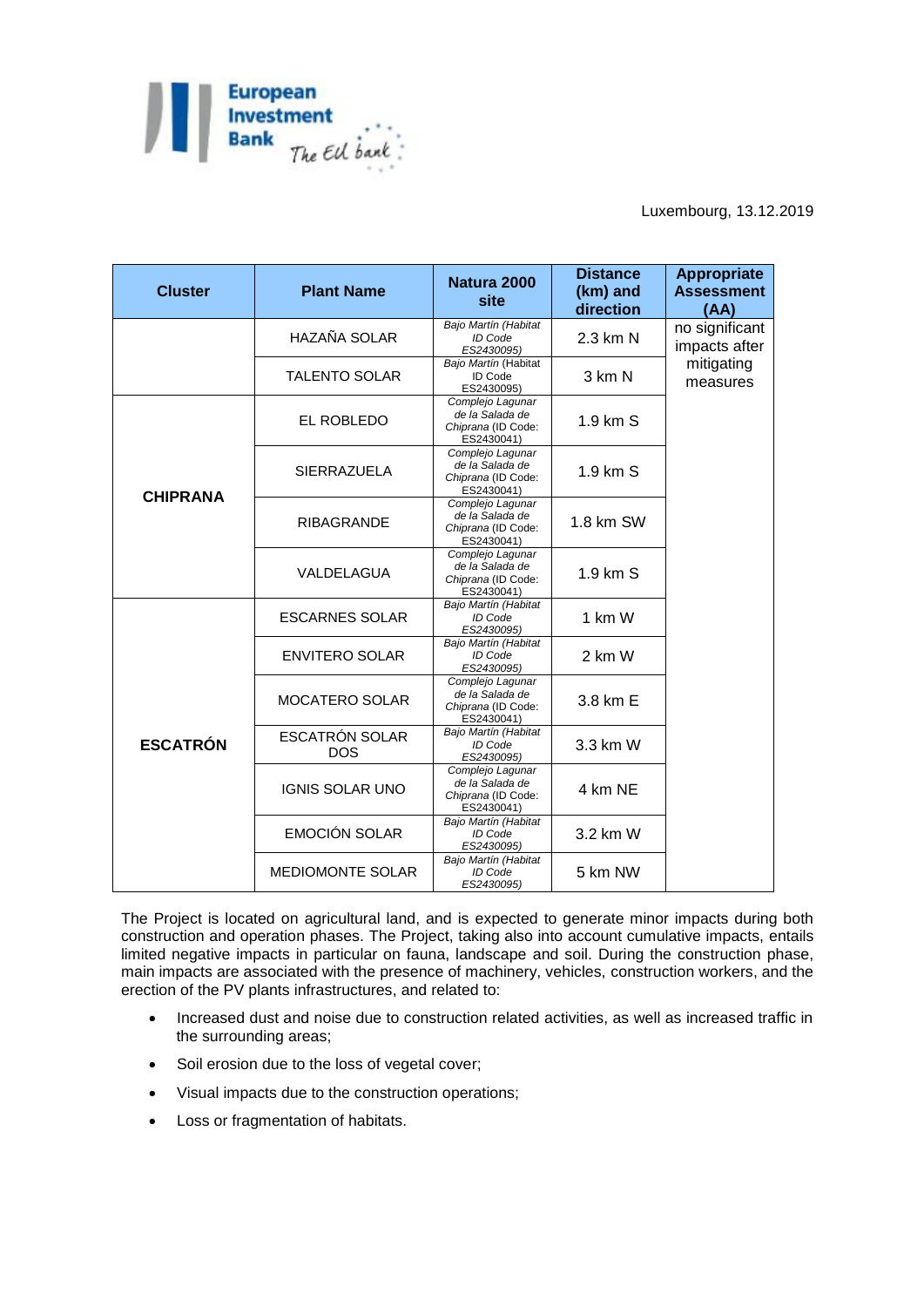

During the operation phase, given the presence of the PV plants, connection infrastructures and other similar facilities in the surrounding area, main impacts are related to:

- Loss and fragmentation of habitats;
- Barrier effect;
- Visual impacts.

Specific mitigation measures required for implementation during construction and operation phases, vary per Cluster/PV plant, but overall can be summarised as follows:

- Implementation of general prevention and mitigation measures during construction, in particular for dust and noise emissions, protection of soil and groundwater, and conservation of protected trees;
- Use of specific fences to guarantee fauna permeability, mitigating barrier effects;
- Habitat conditioning (nesting aids) of certain bird and bat species;
- Implementation of fauna monitoring programmes, including pre-works surveys to signal and protect potential areas of interest of certain species;
- Reuse of soil layers for restoration activities;
- Implementation of restoration plans;
- Landscape integration plans (including the implementation of tree barriers, revegetation with autochthonous species, and monitoring programme);

A detailed description of the specific issues regarding each cluster is included below:

#### **ALCAZAR**

1

This cluster occupies a total area of 385 ha, with 558 390 solar panels installed and a total capacity of c. 190 MWp.

The EISs consider it unlikely that Natura 2000 sites will be affected, and conclude that there is no need for an Appropriate Assessment. The competent authority issued the permit on this basis.

The main impacts of the PV plants relate to fauna and flora conservation, protection of wetlands, soil and groundwater and landscape integration. The related mitigation measures include reuse of soil layers for restoration activities and tree barriers with autochthonous species<sup>2</sup>. In addition, the competent authority required full life-cycle bird studies, fauna monitoring plans, reforestation plans,overall environmental monitoring plans and a restoration plan (per PV plant) once the operation period has ended..

ALCAZAR's grid connection facilities consist of two substations and a 220 kV underground cable of c. 250 m in length. They were submitted to an EIA process within the VALDIVIESO PV plant. No specific mitigation measures were contemplated for the associated facilities, and defined measures are general (soil conservation and restauration, fauna and flora protection using adequate ditch systems and landscape integration), related with construction and operation activities. No mitigation measures were considered due to the project's low environmental impact.

 $2$  E.g. Elaeagnus angustifolia, Tamarix, Pinus pinea and Pinus halepensis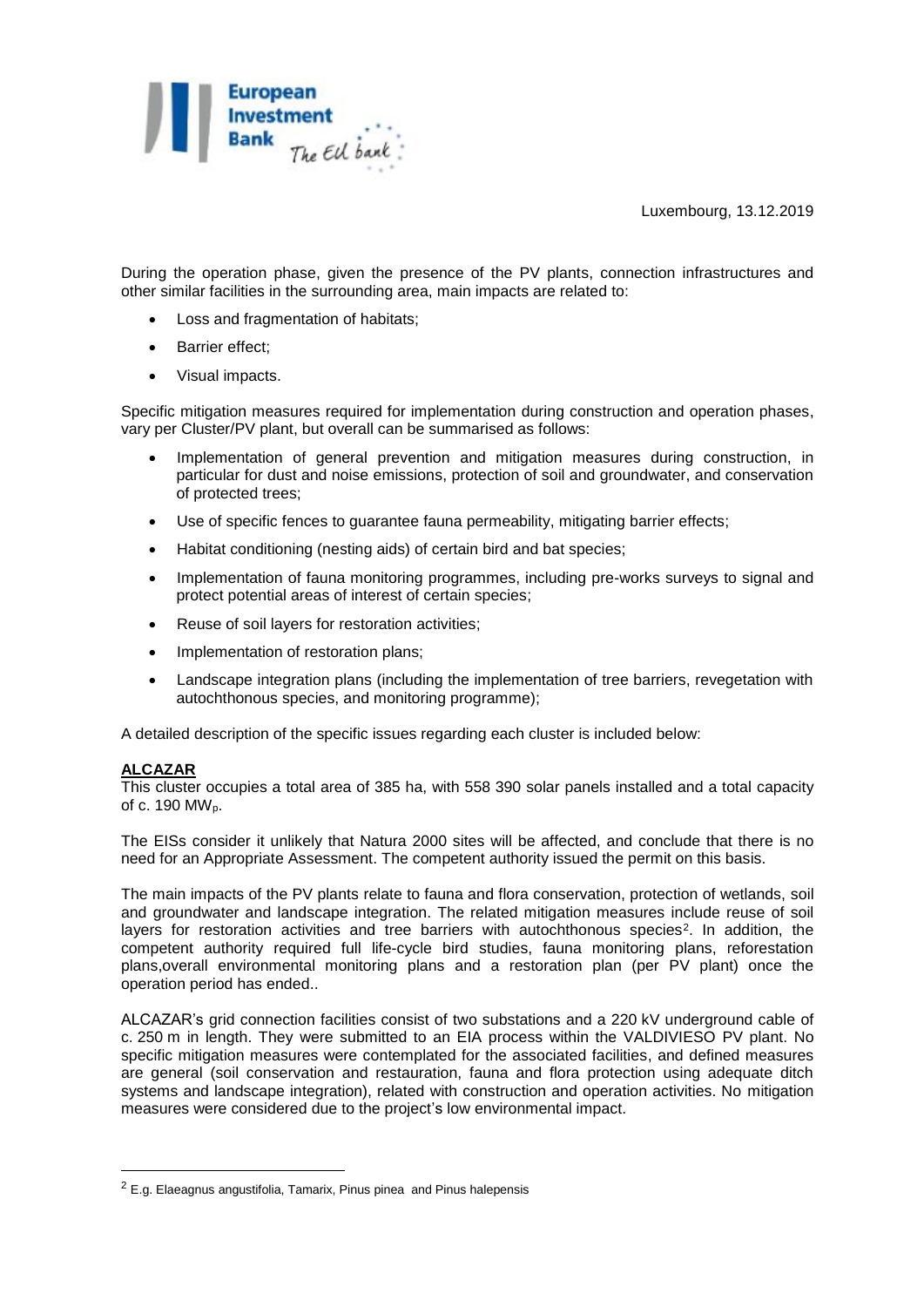

## **ARAGÓN**

This cluster occupies a total area of 544 ha, with 557 066 solar panels installed and a total capacity of c. 200 MWp.

The related EISs comprehensively assess the potential impacts on nature protection areas (including Natura 2000 sites). The EISs conclude that the plants are not expected to have significant impacts on these areas.

The main impacts of the PV plants relate to fauna<sup>3</sup> and flora conservation, soil and groundwater and landscape integration. The related mitigation measures include pre-works surveys to signal and protect potential areas of interest for reptiles and birds, the implementation of a vegetal cover under the PV panels, and habitat conditioning for protected birds and bats<sup>4</sup>. The environmental permits require periodic environmental monitoring plans, vegetation conservation and a restoration plan (per PV plant) once the operation period has ended.

The cluster's grid connection facilities consist of three substations and a c. 7 km 132 kV overhead power line. They were submitted to an individual EIA process and the permit includes mitigation measures such as the installation of bird flight-diverters, the replacement of crosspieces in existent lines that are dangerous for birds, and underground laying of existing power lines nearby.

#### **CHIPRANA**

This cluster occupies a total area of 471 ha, with 578 160 solar panels installed and a total capacity of c. 200 MWp.

The related EISs assess the effect on nature protection areas (including Natura 2000 sites), where the potential impacts on these areas – including on bird species linked to the above Natura 2000 sites<sup>5</sup> – are comprehensively assessed. The EISs conclude that the plants are not expected to have significant impacts on these areas. Furthermore, the competent authority considered that the existing Natura 2000 site environmental monitoring plans will ensure the detection of any potential impacts that would require additional mitigation measures.

The main impacts of the PV plants relate to barrier effects, fauna and flora<sup>6</sup> conservation, soil and groundwater and landscape integration. The related mitigation measures include porous fencing to allow passage of fauna, pre-works surveys to detect protected species that could potentially be present on the sites, as well as vegetation barriers with autochthonous species and implementation of drainage systems. The environmental permits require periodic environmental monitoring plans, vegetation conservation and a restoration plan (per PV plant) once the operation period has ended.

The cluster's grid connection facilities consist of two substations and a 4 km 132 kV overhead power line. They were submitted to an individual EIA process. Mitigation measures include the installation of bird flight diverters, and vegetation barriers for landscape integration. No mitigation measures were considered due to the cluster's low environmental impact.

<u>.</u>

<sup>3</sup> E.g. Coronella girondica, Psammodromus hispanicus

<sup>4</sup> E.g. Nesting aids for, inter alia, Falco Naumanni

<sup>&</sup>lt;sup>5</sup> In particular, to Complejo Lagunar de la Salada de Chiprana.

<sup>6</sup> E.g. Thymus Loscosii and Ferula Loscosi.